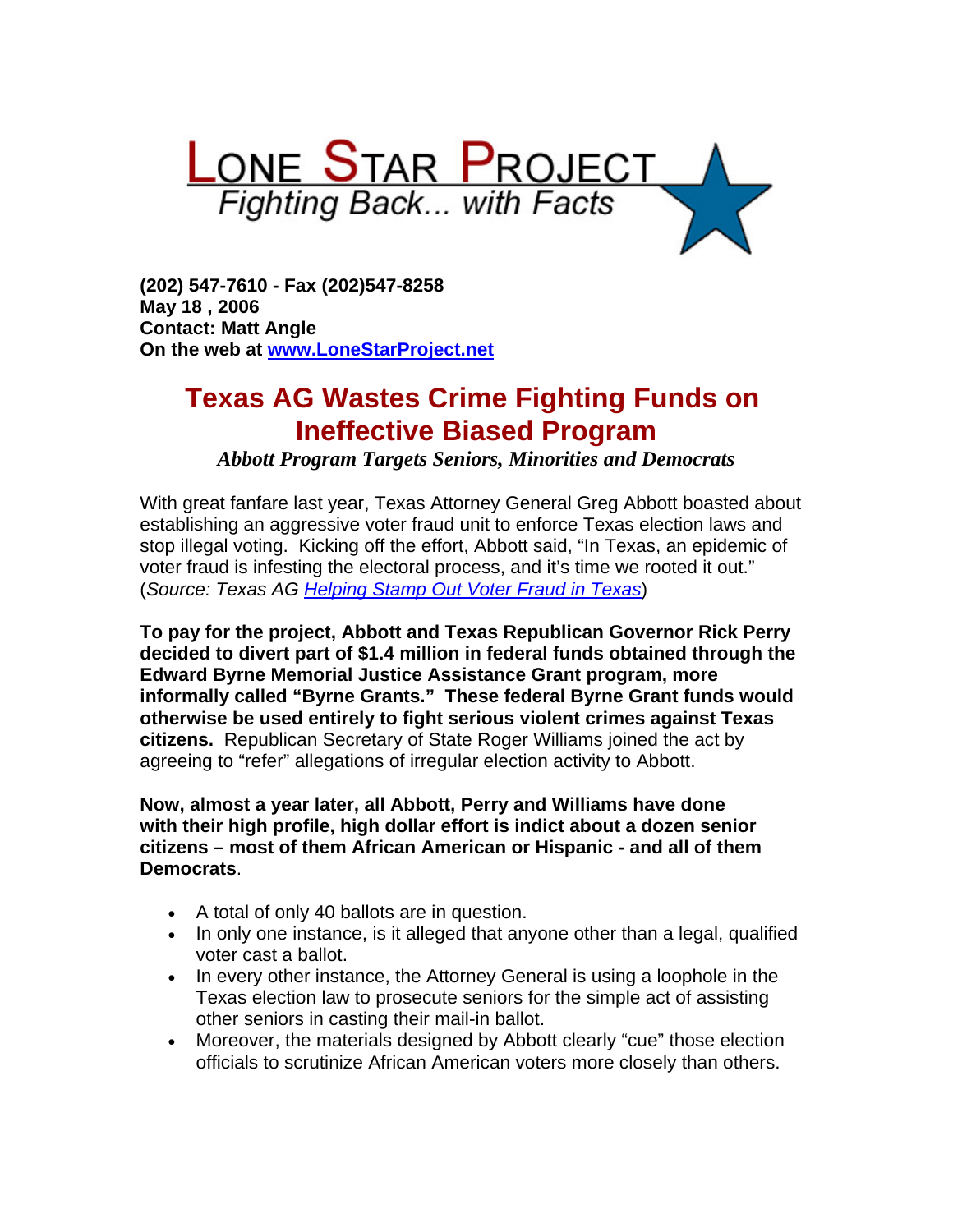## **Crime Fighting Funds Diverted for Failed Abbott Program**

According to the U.S. Justice Department, federal Byrne Grants are intended to help states combat serious crimes such as drug trafficking, cyber crimes, child sexual abuse and child pornography. An eight-page Department of Justice document titled "Byrne Formula Purpose Areas" describes 29 specific areas of law enforcement and crime prevention that qualify for Byrne Grant assistance. **There is no specific mention or reference to voter fraud or election law enforcement anywhere in the DOJ document.** (*Source: [DOJ - Byrne Formula](http://www.ojp.usdoj.gov/BJA/grant/byrnepurpose.html)  [Purpose Areas](http://www.ojp.usdoj.gov/BJA/grant/byrnepurpose.html)*) However, Texas Attorney General Greg Abbott, with the approval of Governor Rick Perry, has dipped heavily into a \$1.4 million federal Byrne Grant crime fighting fund to concentrate on voter fraud rather than violent crime prevention and enforcement. *(Source: Texas AG [Helping Stamp Out Voter](http://www.oag.state.tx.us/newspubs/weeklyag/2006/0306voterfraud.pdf)  [Fraud in Texas](http://www.oag.state.tx.us/newspubs/weeklyag/2006/0306voterfraud.pdf)*)

#### **Minority Democratic Seniors Targeted and Prosecuted**

To date, it appears that less than a dozen indictments have been handed down as a result of Abbott's enforcement efforts. Over 4 million votes are normally cast in a Texas election. Of these, only about 40 actual ballots, less than .001 percent, are in question. Most disturbing, the individuals Abbott is prosecuting are mostly African American or Hispanic, senior citizens and Democrats. If voter fraud is in fact an "epidemic" in Texas, it is worth noting that Abbott, Perry and Williams have chosen to prosecute only a few violators, and virtually all of them are minority senior Democrats.

| <b>Name</b>                              | <b>County</b> |    | Sex Age Race                  | $#$ of<br><b>Ballots</b><br>in<br>Questi<br>on | <b>Voting</b><br><b>History</b> |
|------------------------------------------|---------------|----|-------------------------------|------------------------------------------------|---------------------------------|
| <b>Josefina Marinas</b><br><b>Suarez</b> | <b>Nueces</b> | ΙF | 44 Hispanic                   | 1                                              | <b>Unkno</b><br>wn              |
| <b>Willie J. Ray</b>                     | <b>Bowie</b>  | F  | <b>African</b><br>67 American | $\overline{7}$                                 | <b>Democr</b><br><b>at</b>      |
| <b>Melinda Hunter</b>                    | <b>Bowie</b>  | F  | <b>African</b><br>33 American | $\overline{7}$                                 | <b>Democr</b><br>lat            |
| Jamillah Johnson                         | <b>Bowie</b>  | F  | <b>African</b><br>29 American | $\overline{2}$                                 | <b>Unkno</b><br>wn              |
| <b>Anita Baeza</b>                       | <b>Reeves</b> | F  | 68 Hispanic                   | 5                                              | <b>Democr</b><br>lat            |
| <b>Trinidad Villalobos</b>               | <b>Reeves</b> | F  | 60 Hispanic                   | 4                                              | <b>Democr</b><br>lat            |
| Virginia Ramos Garza                     | <b>Nueces</b> | F  | 70 Hispanic                   | 4                                              | <b>Democr</b><br><b>at</b>      |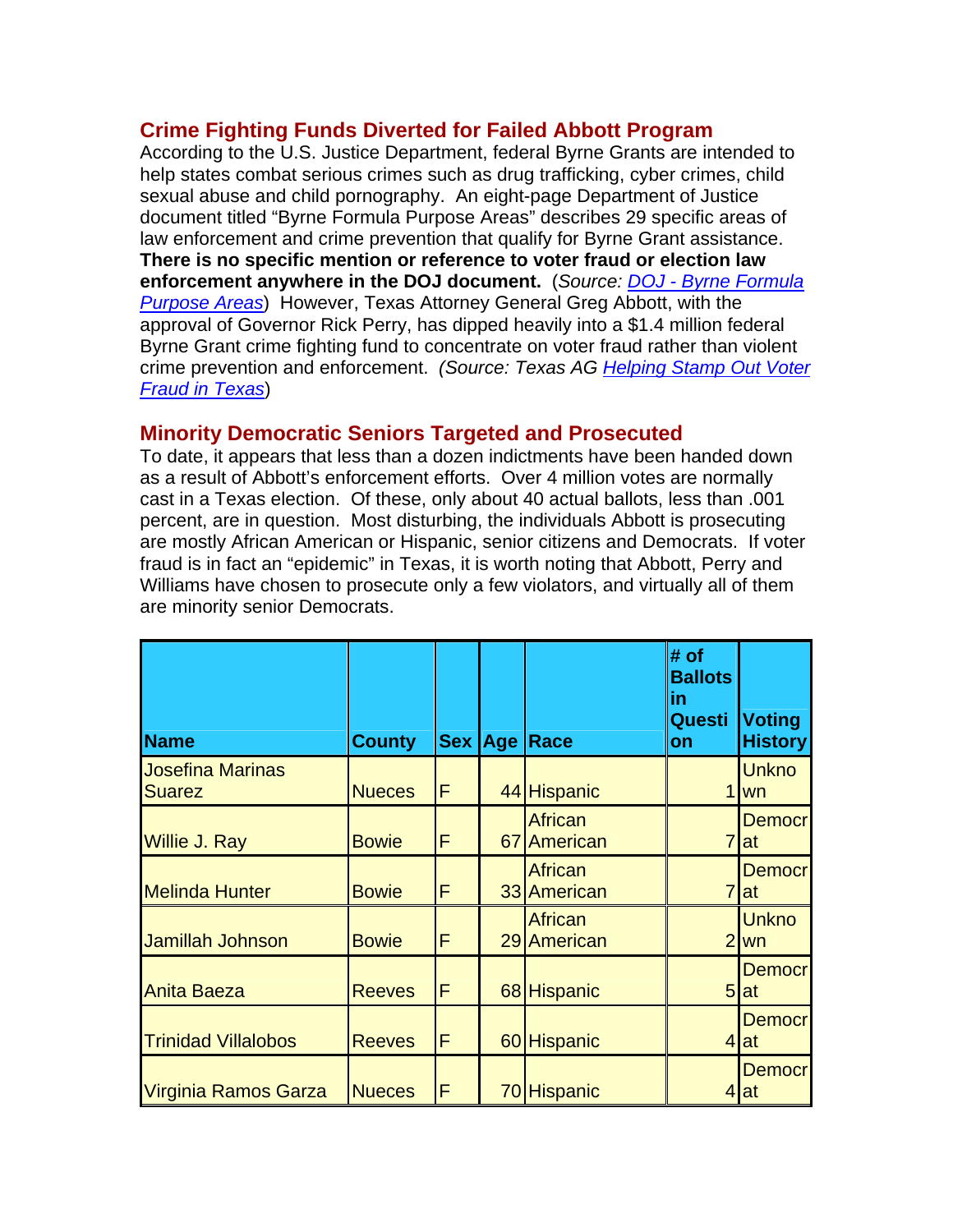| <b>Isabel Rios Gonzalez</b> | <b>Nueces</b>  | F | 35 Hispanic | <b>Democr</b><br>2 at  |
|-----------------------------|----------------|---|-------------|------------------------|
| <b>Elida Garza Flores</b>   | <b>Nueces</b>  | F | 65 Hispanic | <b>Democr</b><br>1 lat |
| <b>Johnny Akers</b>         | <b>Hardema</b> | M | 58 Unknown  | <b>Democr</b><br>6 at  |
| <b>Melva Kay Ponce</b>      | <b>Bee</b>     | F | 53 Hispanic | <b>Unkno</b><br>lwn    |

*(Source: TX Attorney General Press Releases and Secretary of State Voting Records)*

|                 | Total Ballots in 40 out of 4 million |
|-----------------|--------------------------------------|
| <b>Question</b> | <b>cast (less than .001%</b>         |

## **Abbott Exploiting Loophole in Texas Law**

- In Texas, any registered voter 65 years of age or older, or any disabled person, has the right to cast their ballot by mail. (*Source: [TX Secretary of](http://www.sos.state.tx.us/elections/pamphlets/earlyvote.shtml)  [State – Early Voting Texas](http://www.sos.state.tx.us/elections/pamphlets/earlyvote.shtml)*)
- Until the 2004 election, an individual could legally assist a senior or disabled voter by helping them complete an application for a mail ballot, helping them fill out their voter information on their ballot, and once the voter had voted and sealed the carrier envelope, help the senior further by making sure the ballot was delivered to a mail box or postal facility or delivered to the elections department. (*Source: [Texas Election Code](http://www.capitol.state.tx.us/tlo/78R/billtext/HB00054I.HTM)  [Section 86.006\(f\)](http://www.capitol.state.tx.us/tlo/78R/billtext/HB00054I.HTM))*
- However, as part of broader legislation meant to protect the rights of senior voters, language was added that prevented any person not related or living with a senior to help them mail their ballot.
- Abbott is using this narrow loophole to win indictments in Texas. **In only one instance is Abbott charging that a ballot was cast by a person other than the voter themselves.** In every other instance, the ballot was marked by a qualified voter and there is no claim that the person assisting the elderly voter did not reflect the wishes of the voter. The AG's office acknowledge this in one case saying, "Akers (one of the accused) was not accused of manipulating someone's vote, just illegally handling ballots." (Associated Press, November 9, 2005) The charge Abbott is pursuing is that another person simply helped make sure the ballot got mailed to the right place. Under Abbott's interpretation election fraud would occur when a person simply gives help to elderly or disabled voters.

#### **Training Materials Racially Biased**

A central feature of the Abbott, Perry, Williams voter fraud program is a training packet designed to "educate" election officials on how to identify potential voter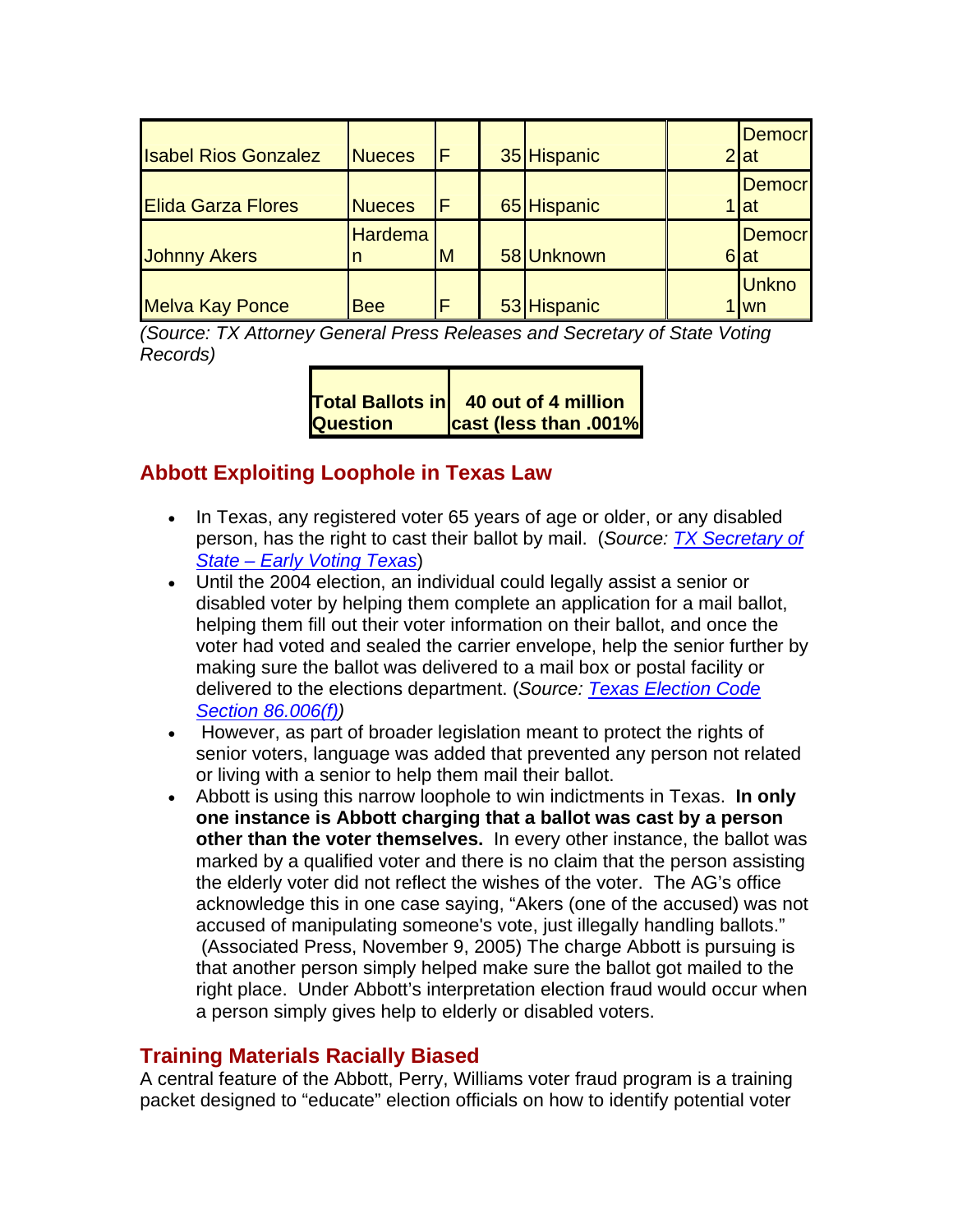fraud. The training materials produced and used by the AG's office contain obvious racial "cues" implying that African Americans should be scrutinized more closely than other voters. A copy of the entire AG packet can be viewed [HERE.](http://www.lonestarproject.net/files/Master%20-%20Election%20Code%20Enforcement%2006.pdf) (Warning Large File) The most obvious and offensive racial "cues" within the packet are shown below and include:

• the use of a "sickle cell" stamp as part of a warning to "Examine Documents for Fraud" ([See Large Version Here\)](http://www.lonestarproject.net/files/Master%20-%20Election%20Code%20Enforcement%2006%2061.pdf); and



• a photograph of African Americans standing in line to vote. (See Large [Version Here](http://www.lonestarproject.net/files/Master%20-%20Election%20Code%20Enforcement%2006%2025.pdf)) The training document does not include any other specific examples of potentially fraudulent documents or any photographs of Anglo voters standing in line or preparing to cast votes. (*Source: [Texas AG](http://www.lonestarproject.net/files/Master%20-%20Election%20Code%20Enforcement%2006.pdf)  [PowerPoint: Investigating Election Code Violations](http://www.lonestarproject.net/files/Master%20-%20Election%20Code%20Enforcement%2006.pdf)*)